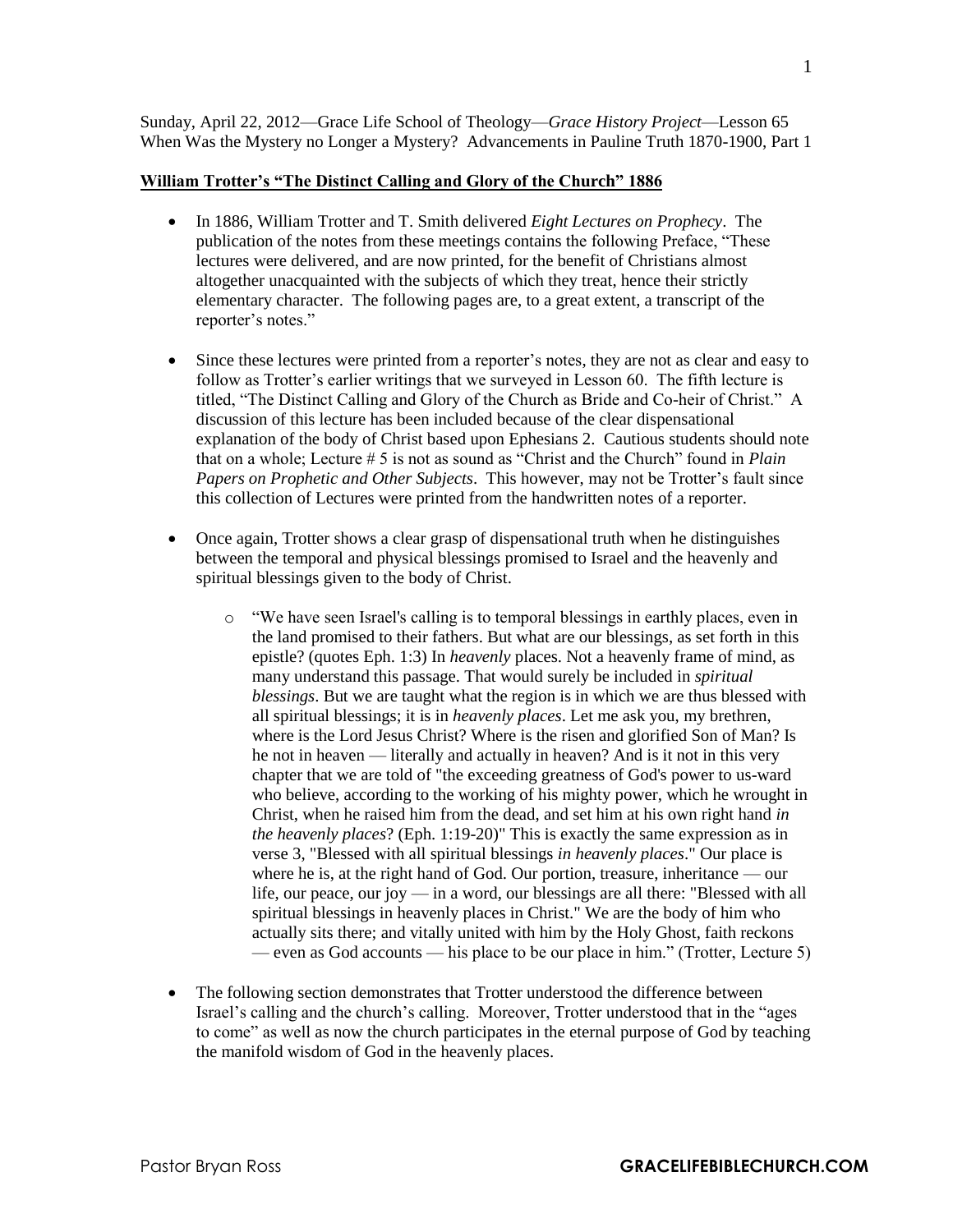- o "In the beginning of Eph. 2 we have a glance at what our natural condition is, "dead in trespasses and sins." Then in ver. 4, "But God, who is rich in mercy, for his great love wherewith he loved us, even when we were dead in sins, hath quickened us together with Christ;" given us one life with him whom he raised from the dead; "(by grace ye are saved;) and hath raised us up together, and made us sit together *in heavenly places* in Christ Jesus." And for what end is this? That all the nations of the earth may see how happy a thing it is to be under the government of the Prince of Peace? No, that is the object of Israel's calling. But why are we thus raised up together, and made to sit together in heavenly places in Christ? It is "that in the ages to come he might show the exceeding riches of his grace in his kindness toward us through Christ Jesus." And then in Eph. 3: 9, 10, we find that there is even a present display to those in heaven. "God, who created all things by Jesus Christ, to the intent that now unto the principalities and powers *in heavenly places* might be known BY THE CHURCH the manifold wisdom of God, according to the eternal purpose which he purposed in Christ Jesus our Lord." It is God's eternal purpose that even now unto the principalities and powers in heavenly places — and *in the ages to come* to all — shall be exhibited, *by means of the church*, his manifold wisdom, and the exceeding riches of his grace. May our hearts enter more fully through grace into this stupendous design." (Trotter, Lecture 5)
- In his exposition of Ephesians 2, Trotter goes to great lengths to prove that instead of the distinction between Jews and Gentiles being maintained in the church, it has been totally obliterated.
	- o "The Apostle proceeds in Eph. 2 to show that instead of the distinction between Jew and Gentile being maintained in the church, it is entirely obliterated. It is not that the Gentiles are brought into blessing, as they will be in the millennium, in a place subordinate to that of the Jews; but that both Jews and Gentiles are brought out of their natural state and position altogether, into vital union with Christ in glory. "Wherefore, remember, that ye being in time past Gentiles in the flesh, who are called Uncircumcision by that which is called the Circumcision in the flesh made by hands: that at that time ye were without Christ" — Christ was of Israel according to the flesh, but the Gentiles sustained no such relationship to him — "being aliens from the commonwealth of Israel, and strangers from the covenants of promise, having no hope, and without God in the world." Such was our condition as Gentiles. God was the God of Israel, and they had the hope of their Messiah's coming, to fulfil all the promises made to their fathers. "But now, in Christ Jesus, ye who sometimes were far off, are made nigh by the blood of Christ." How nigh? So nigh as to be servants of Israel? their ploughmen and vinedressers, as the Gentiles will be in millennial times? Is that our place? Are we the favoured ploughmen and vinedressers of the more favoured nation of God's choice, Israel on the earth? Hear what the Apostle says. "For he (Christ) is our peace, who hath made both (Jews and Gentiles who believe) one, and hath broken down the middle wall of partition between us; having abolished in his flesh the enmity, even the law of commandments contained in ordinances; for to make in himself of twain one new man, so making peace; and that he might reconcile both unto God in one body by the cross, having slain the enmity thereby." Can anything be plainer than what we are here taught? We are not brought into that place of subjection to Israel which will belong to the spared nations of the earth in millennial times. We are not brought into the position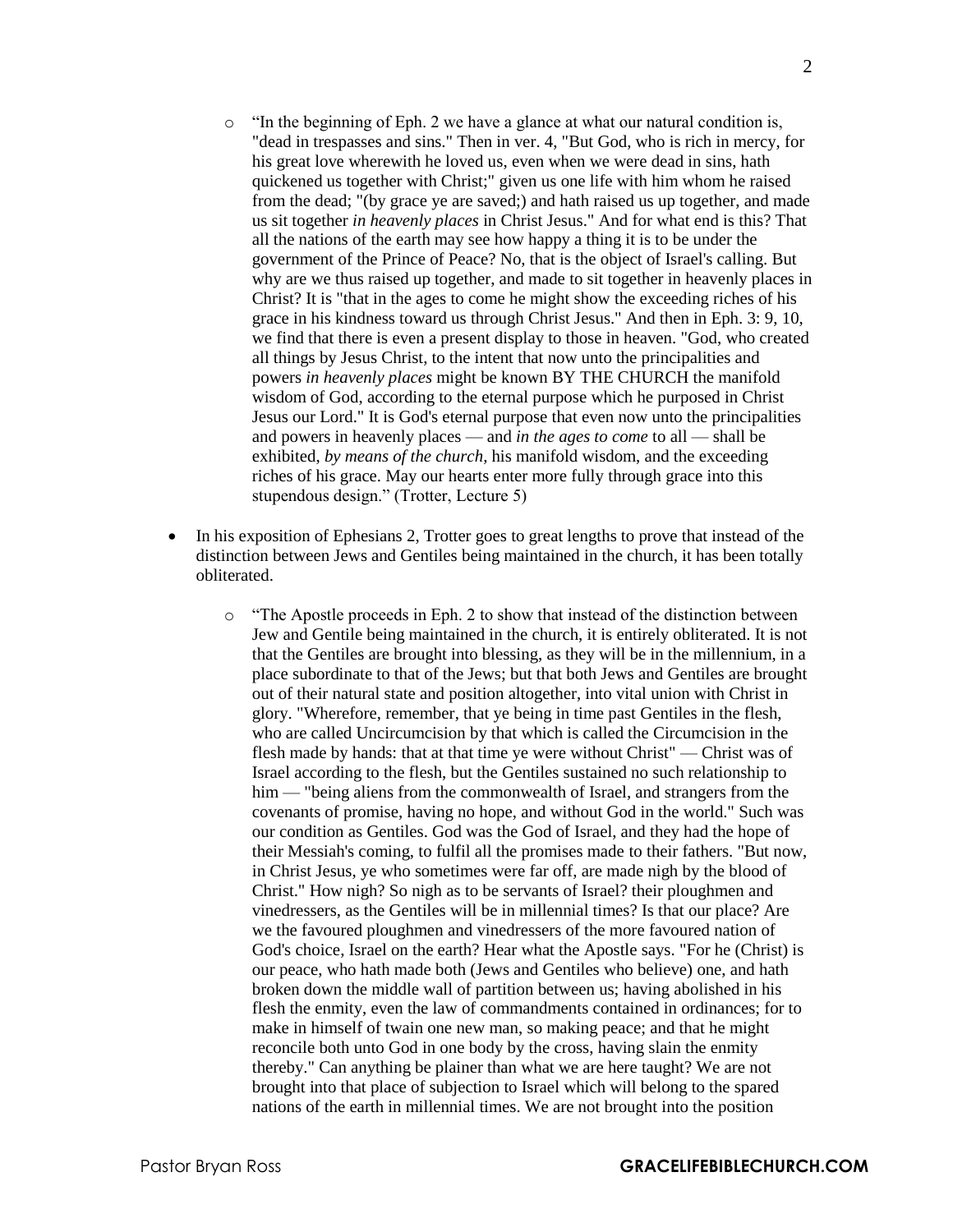which Israel itself will then occupy. No, but we are brought into one immeasurably higher and more blessed than either. The Jew, with all his privileges, is by nature dead in sins. The out-cast far-off Gentile is but in the same condition before God. What has God in his grace done for us both? Rich in mercy, he has quickened us, whether Jews or Gentiles together with Christ. He has brought the Jew out of his natural position as a Jew, and the Gentile out of his natural position as a Gentile, and brought both into the entirely new and wondrous position of being the body of the heavenly glorified man; of him who being in the form of God, and thinking it not robbery to be equal with God, humbled himself to the death of the cross. He has now as his reward for this, a name which is above every name — the name of JESUS — at which name indeed the church herself bows the adoring knee; but he is also "*head over all things*," and *we are his body*. He died, as we have seen, to make in himself of twain one new man. There is a new, mystic man; of which Christ in glory is the head, and of which all who believe during the period of its formation, are members. And this is the sense in which we are said to be "the fulness of him that filleth all in all." All my members are the fulness, or complement, which constitute my body. If a joint of my little finger were wanting, I should not be a complete man. Thus is the church, the fulness, the complement, of this new heavenly man. Christ in glory is the head, and in all things he has the preeminence. But the feeblest saint is essential to the completeness of the body. The head (and we know who that is) cannot say to the feet, I have no need of you. (See 1 Cor. 12: 2 1.) Hence in Eph. 4, the gifts are said to be bestowed "for the perfecting of the saints, for the work of the ministry, for the edifying of the body of Christ, till we all come in the unity of the faith, and of the knowledge of the Son of God, *unto a perfect man*, unto the measure of the stature of the fulness of Christ." It is not "till we all come to be perfect men." No, but till we all come unto "a perfect man:" that is, until the body, the bride of Christ be completed. It was for this that Jesus died. "Husbands, love your wives, even as Christ also loved the church, and gave himself for it, that he might sanctify and cleanse it with the washing of water by the word; *that he might present it to himself* a glorious church, not having spot, or wrinkle, or any such thing; but that it should be holy and without blemish." (Eph. 5: 25-27.) Wondrous truth! "He that loveth his wife loveth himself. For no man ever yet hated his own flesh; but nourisheth and cherisheth it, even as the Lord the Church; for we are members of his body, of his flesh, and of his bones." "This is a great mystery," says the Apostle, "but I speak concerning Christ and the church."" (Trotter, Lecture 5)

## **C.H. Mackintosh's** *The Life and Times of Elijah* **Exact Date Unknown**

- "Charles Henry Mackintosh, whose initials "C.H.M." are known world wide, was born in Glenmalure Barracks, County Wicklow, Ireland, in October 1820." (Pickering, 110) The writings of C.H. Mackintosh had a profound theological impact upon the thinking of D.L. Moody. Concerning the writings of Mackintosh, Moody stated,
	- o "Some time since I had my attention called to C.H.M.'s Notes, and was so much pleased and at the same time profited by the way they opened up Scripture truths, that I secured at once all the writings of the same author, and if they could not be replaced, would rather part with my entire library, excepting my Bible, than with these writings. They have been to me a very key to the Scriptures." (quoted in Sandeen, 173)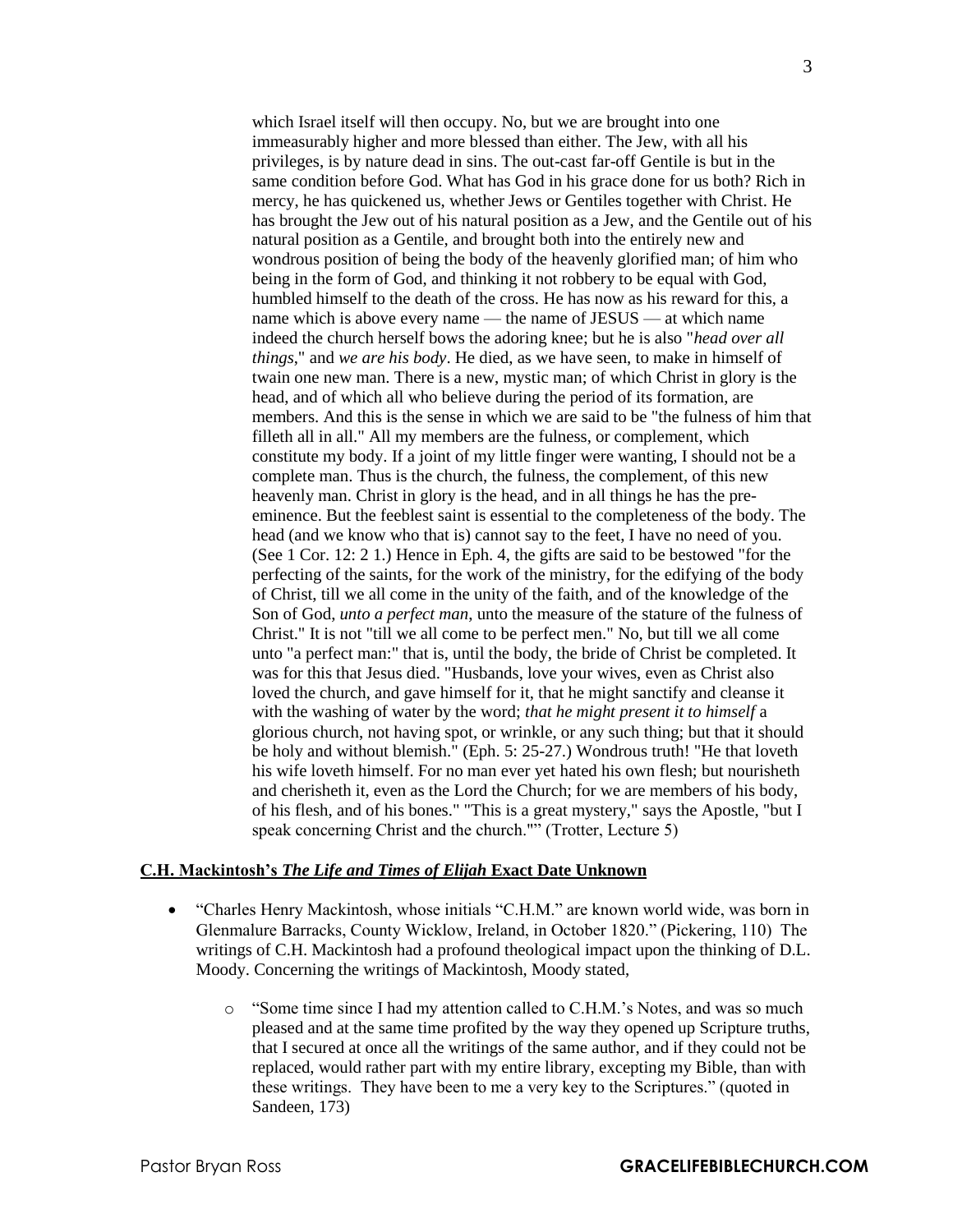- CHM died November 2, 1896, and was buried in Cheltenham Cemetery, in what is known as the Plymouth Brethren plot, where the graves of Exclusive and Open Brethren lie side by side awaiting the resurrection morn. (Smith, 13)
- In 1896 CHM's *Miscellaneous Writings* were published in six volumes. Since these works were compiled and printed in 1896, the year of CHM's death, it is safe to conclude that they were written some time before they were actually published. As with many of the Brethren writers, CHM did not date his written works. The essay in question, *The Life and Times of Elijah* appeared in volume five of the original six volume set. In 1976, CHM's *Miscellaneous Writings* were republished in one volume, *The Mackintosh Treasury*.
- The conclusion to *The Life and Times of Elijah* contains an extended discussion of the unique message and ministry committed to the Apostle Paul. An analysis of this document reveals that CHM had definitely abandoned the Acts 2 dispensational position. In fact, as we shall soon see, some Acts 28 Dispensationalists claim that CHM was perhaps the first writer to articulate the Acts 28 position. Our discussion will deal with areas where CHM was clear as well as those portions of this essay that are more controversial.
- CHM opens the final section of *The Life and Times of Elijah* with the following forceful statement.
	- o *Every system of doctrine or discipline which would connect the Church with the world, either in her present condition or her future prospects, must be wrong, and must exert an unhallowed influence*. The Church is not of the world. Her life, her position, her hopes, are all heavenly in the very highest sense of that word. The calling and existence of the Church are, humanly speaking, consequent upon the present rejection of Israel and the world."
- CHM clearly teaches that the church's heavenly character and power was not brought out in the Bible until the ministry of the Apostle Paul.
	- o "The doctrine of the Church's heavenly character was developed in all its power and beauty by the Holy Ghost in the apostle Paul. Up to his time, and even during the early stages of his ministry, the divine purpose was to deal with Israel. There had been all along a chain of witnesses, the object of whose mission was exclusively the house of Israel."
- Mackintosh demonstrates a clear understanding between prophecy and mystery. The church composed of Jew and Gentiles seated together in Christ lay far beyond the range of the prophetic testimony, according to CHM.
	- o "The prophets, as has been already observed in the opening of this paper, bore witness to Israel, not only concerning their complete failure, but also the future establishment of *the kingdom* agreeably to the covenant made with Abraham, Isaac Jacob, and David. They spoke not of the Church as the body of Christ. How could they, when the thing was a profound mystery, "not revealed to the sons of men"?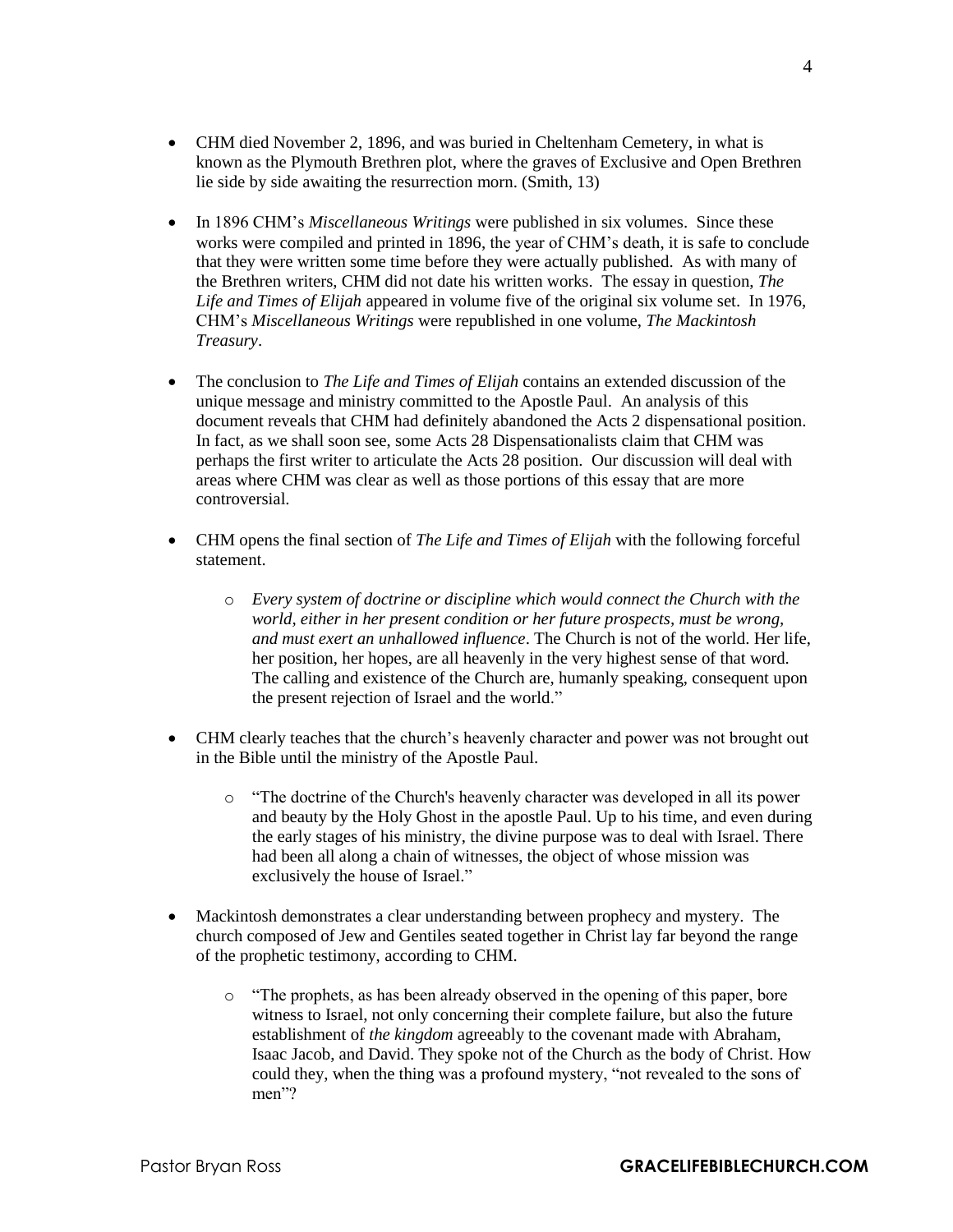The thought of a Church composed of Jew and Gentile, "seated *together* in the heavenlies," lay far beyond the range of prophetic testimony. Isaiah, no doubt, speaks in very elevated strains of Jerusalem's glory in the latter day; he speaks of Gentiles coming to her light, and kings to the brightness of her rising; but he never rises higher than the kingdom, and as a consequence never brings out anything beyond the covenant made with Abraham, which secures everlasting blessedness to his seed, and through them to the Gentiles. We may range through the inspired pages of the law and the prophets, from one end to the other, and find nothing concerning *"the great mystery"* of the Church."

- Beginning with the ministry of John the Baptist, the long prophesied kingdom promised to Israel was announced as being at hand, according the CHM. Moreover, Mackintosh is explicitly clear that not even one syllable of John the Baptist's ministry speaks of the body of Christ.
	- $\circ$  "Then, again, in the ministry of John the Baptist we observe the same thing. We have the sum and substance of his testimony in these words: "Repent, for *the kingdom is* at hand." He came as the great precursor of the Messiah, and sought to produce moral order amongst all ranks. He told the people what they were to do in that transition state into which his ministry was designed to conduct them, and pointed to Him that was to come. Have we anything of the *Church* in all this? Not a syllable. The *kingdom is* still the very highest thought. John led his disciples to the waters of Jordan — the place of confession in view of the kingdom; but it was not yet that character of repentance produced in them who are made members of the body of Christ."
- Jesus Christ and the 12 Apostles are depicted as extending John's prophetic ministry to Israel. According to Mackintosh, Peter offers Israel the kingdom in Acts 3:19-21.
	- o "The Lord Jesus Himself then took up the chain of testimony. The prophets had been stoned; John had been beheaded; and now "the Faithful Witness" entered the scene, and not only declared that the kingdom was at hand, but presented Himself to the daughter of Zion as her King. He too was rejected, and, like every previous witness, sealed His testimony with His blood. Israel would not have God's King, and God would not give Israel the kingdom.

Next came the twelve apostles, and took up the chain of testimony. Immediately after the resurrection they inquired of the Lord, "Wilt Thou at this time restore again *the kingdom* to Israel?" Their minds were filled with the thought of the kingdom. "We trusted," said the two disciples going to Emmaus, "that it had been He which should have redeemed Israel." And so it was. The question was, *when?* The Lord does not rebuke the disciples for entertaining the thought of the kingdom; He simply tells them, "It is not for you to know *the times or the seasons,* which the Father hath put in His own power. But ye shall receive power, after that the Holy Ghost is come upon you: and ye shall be *witnesses* unto Me both in Jerusalem, and in all Judea, and in Samaria, and unto the uttermost part of the earth" (Acts 1: 7-8).

Agreeably to this, the Apostle Peter, in his address to Israel, offers them *the kingdom.* "Repent ye therefore, and be converted, that your sins may be blotted out, and the times of refreshing shall come from the presence (*apo prosopon*) of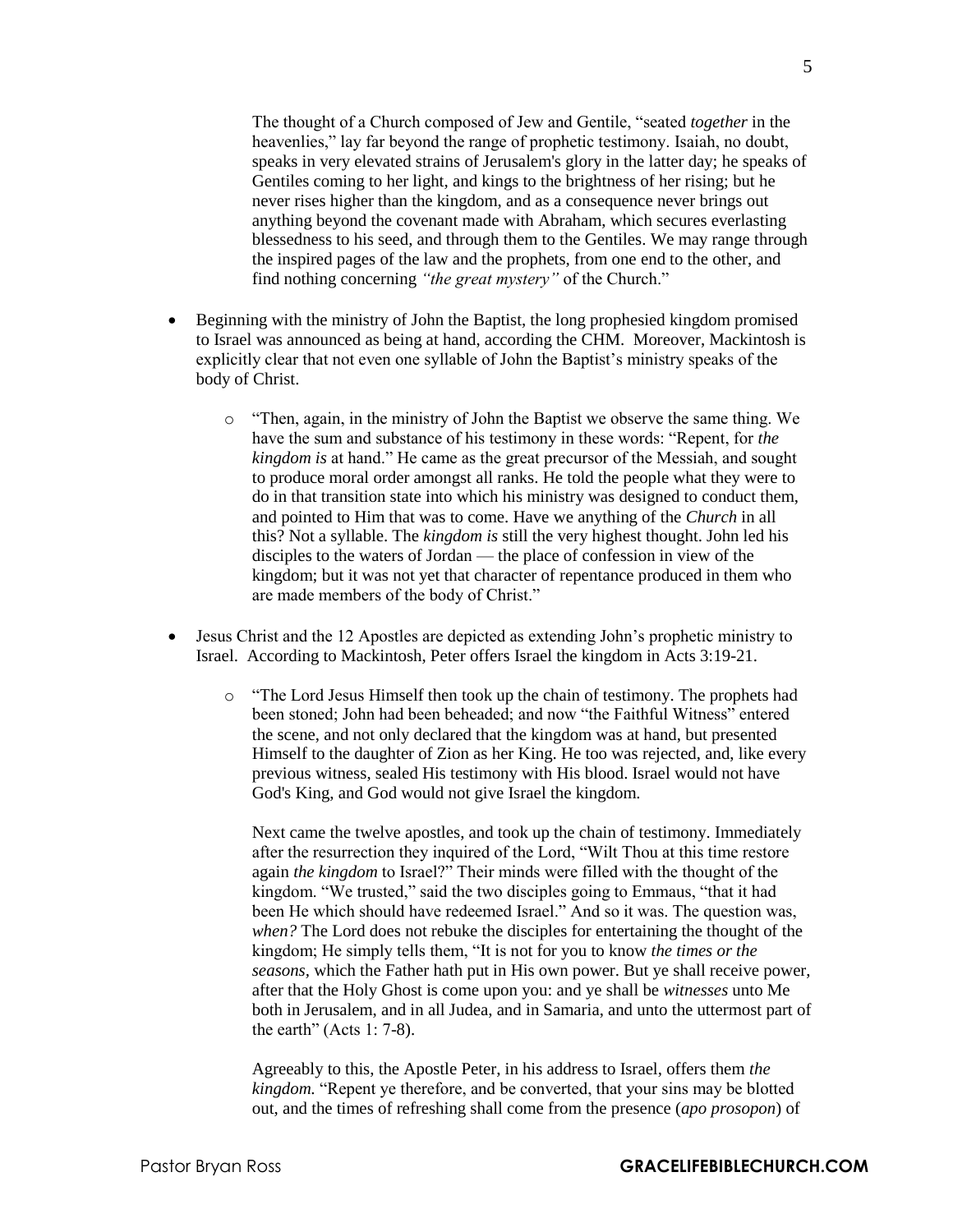the Lord; and He shall send Jesus Christ which before was preached unto you; whom the heaven must receive until the times of restitution of all things, which God hath spoken by the mouth of all His holy prophets since the world began.""

- Immediately after quoting Acts 3:19-21, CHM says that the verses in question deal with the kingdom promised to Israel and not the church the body of Christ. In fact, Mackintosh emphatically states that those who see the church in the opening chapters of Acts "have by no means reached the divine thought on the subject." In short, CHM was not an Acts 2 Dispensationalist.
	- o "Have we here the development of the Church? No. The time had not yet arrived for this. The revelation of the Church was yet to be, as it were, forced out as something quite extraordinary — something quite out of the regular course of things. The Church as seen in the opening of the Acts exhibits but a sample of lovely grace and order*,* exquisite indeed in its way, but not anything beyond what man could take cognisance of and value. In a word, it was still the kingdom, and not the great mystery of the Church. Those who think that the opening chapters of Acts present the Church in its essential aspect have by no means reached the divine thought on the subject."
- After coming down hard on the Acts 2 position, CHM teaches some things that seem to be more consistent with the Acts 28 position than the Mid-Acts position. Mackintosh states the following regarding Peter's ministry to Cornelius in Acts 10 and the Jerusalem council in Acts 15. CHM seems to think that Paul understood the mystery of the church in Acts 15 but that he did not yet publically proclaim it because of his affection for his kinsmen according to the flesh (Israel). Please note that to save space I have only included the references to the passages quoted by CHM.
	- o "Peter's vision in Acts 10 is decidedly a step in advance of his preaching in Acts 3. Still, however, the grand truth of the heavenly mystery was not yet unfolded. In the council held at Jerusalem for the purpose of considering the question that had arisen in reference to the Gentiles, we find the apostles all agreeing with James in the following conclusion: (Acts 15:14-17).

Here we are taught that the Gentiles, as such, are to have a place with the Jews in the kingdom.

But did the council at Jerusalem apprehend the truth of the Church, of Jews and Gentiles so truly formed in "one body" that they are no more Jew nor Gentile? I believe not. A few members might have heard it from Paul (see Gal. 2: 2), but as a whole they do not seem to have understood it as yet. . .

Because Israel had not as yet been finally set aside. The Lord was still lingering over His beloved city, unwilling to enter into judgment; for, as another has said, "Whenever the Lord leaves a place of mercy, or enters a place of judgment, He moves with a slow and measured pace."

This is most true; and hence, although the apostle of the Gentiles had been raised up and constituted the depositary of a truth which was designed to carry all who should receive it far away beyond the bounds of Jewish things, yet did he make the house of Israel his primary object; and in so doing he worked in company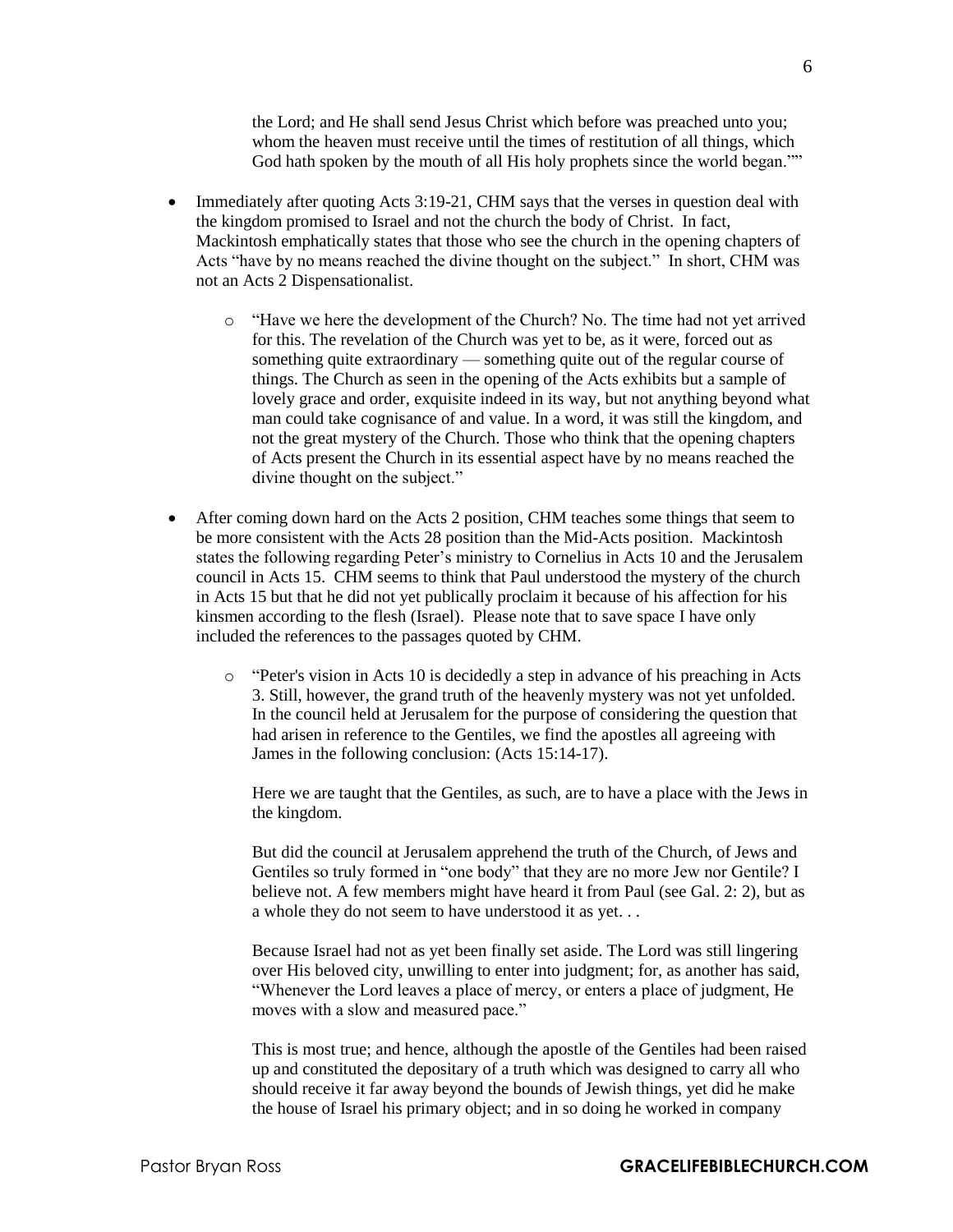with the twelve, although not a debtor to them in any one way. "It was necessary," says he to the Jews, "that the word of God should *first* have been spoken to you; but seeing ye put it from you, and judge yourselves unworthy of everlasting life, lo, we turn to the Gentiles" (Acts 13: 46)."

- In the midst of the lengthy section we just quoted, Mackintosh is very clear that Peter and Paul were operating under different commissions. It was left to Paul alone to unfold the mystery of the church.
	- o "We infer, therefore, that the preaching of the gospel to the Gentiles by the mouth of Peter was not the development of *the great mystery* of the Church, but simply the opening of *the kingdom,* agreeable to the words of the prophets, and also to Peter's commission in Matt. 16: (Matt. 16:18-19)

Mark, it is "the kingdom," and not the Church. Peter received the keys of the kingdom, and he used those keys, first to open the kingdom to the Jew, and then to the Gentile. But Peter never received a commission to unfold the mystery of the Church. Even in his Epistles we find nothing of it. He views believers on earth; as strangers, no doubt, but yet on earth; having their hope in Heaven and being on their way thither, but never as the body of Christ seated there in Him.

It was reserved for the great apostle of the Gentiles to bring out, in the energy and power of the Holy Ghost, the mystery of which we speak. He was raised up, however, as he himself tells us, before the time. "Last of all, He was seen of me also, as of one born out of due time." Things were not sufficiently matured for the development of the new revelation of which he was made the peculiar minister, and hence he styles himself one born *before* the time; for such is the real force of the original word."

- CHM sees Paul's ministry during the Acts period as consisting of both new, previously unrevealed information as well as divine affections for Israel. Therefore, Paul was slow and deliberate in the proclamation of his unique commission. Regarding why it was necessary "that the word of God should *first* have been spoken to you; but seeing ye put it from you, and judge yourselves unworthy of everlasting life, lo, we turn to the Gentiles" (Acts 13: 46). CHM wrote,
	- o "Why was it necessary? Because of God's long-suffering and grace. Paul was not only the depositary of the divine counsels, but also of divine affections. As the former, he should act upon his peculiar commission; as the latter, he would linger over "his brethren, his kinsmen according to the flesh": as the former, he was called upon to lead the Church into the knowledge of "a mystery which in other ages was not made known to the sons of men"; as the latter, he would, like his Master, with "a slow and measured step," turn his back upon the devoted city and the infatuated nation.

In a word, as the gospel with which he was entrusted could only be proclaimed upon the ground of the total abandonment of earth, the earthly city, and the earthly nation, and as Paul's heart yearned over that nation and city, therefore it was that he was so slow to make known publicly the gospel which he preached. He delayed for fourteen years, as he himself informs us. "Then fourteen years after I went up again to Jerusalem with Barnabas, and took Titus with me also.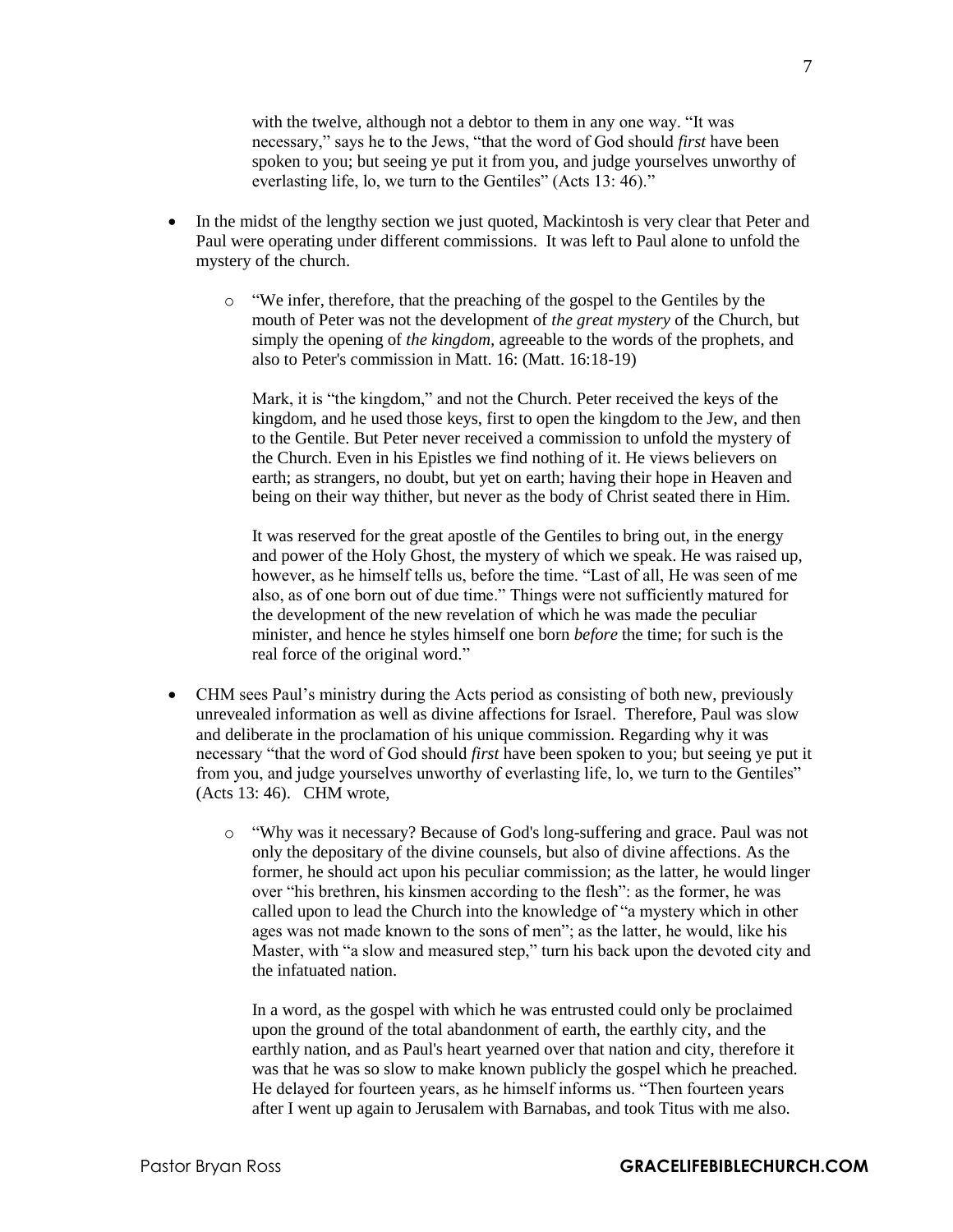And I went up by revelation, and communicated unto them that gospel which I preach among the Gentiles, but privately to them which were of reputation, lest by any means I should run, or had run, in vain" (Gal. 2: 1-2).

This is a very important passage on the question now before us. Paul had been raised up quite out of the regular course of things; his ministry was totally divested of the earthly, human and Jewish element; so much so indeed as to give rise to numerous questions as to its divine origin.

To him was committed what he emphatically styles *his* gospel. But, as has been remarked, it was a question whether things were ripe as regards the divine counsels respecting Israel, for the public development of this gospel. The apostle felt this to be a momentous question: hence his caution in communicating it *severally* to a few. He could not, even in the midst of the Church at Jerusalem, speak openly on this grand question, because he feared that the full time had not come, and that, should he develop it prematurely, few had sufficient spiritual intelligence or largeness of mind to understand or enter into it. His fears, as we know, were well grounded. There were few at Jerusalem who were at all prepared for Paul's gospel."

- Based upon the preceding quotation, Paul delayed the widespread proclamation of his gospel because Jerusalem was not ready to hear it. It is also clear that Mackintosh viewed Paul's ministry as totally separate and distinct from any "earthly, human and Jewish element." CHM appears to be saying that as of Acts 15 Paul knew that his commission and revelation where unique and distinct; however, he chose not to proclaim his gospel at that time.
- After a lengthy section where he surveys the events of the final chapters of Acts, CHM says the following regarding Paul's departure from Jerusalem for Rome.
	- o "Now Paul's departure may be looked upon as the immediate precursor of all this. The peculiar truth of which he was the depositary could only be brought out in all its fullness and power in connection with the abandonment of earth as the *manifested* scene of divine operation. Hence Paul's journey from Jerusalem to Rome must be viewed with deepest interest by the intelligent and reflecting Christian."
- Careful readers will note the following sentence, "the peculiar truth of which he was the depositary could only be brought out in all its fullness and power in connection with the abandonment of earth as the *manifested* scene of divine operation." According to CHM, Paul knew the mystery, i.e., "the peculiar truth of which he was the depositary" before Acts 28. Moreover, since it could only now, upon leaving Jerusalem, "be brought out in all its fullness and power," it must have experienced a limited proclamation previous to Acts 28.
- CHM's comments on Acts 28:28 have led some to conclude that he was teaching the Acts 28 position, i.e., that the body of Christ started in Acts 28. It is best to consider Mackintosh in his own words.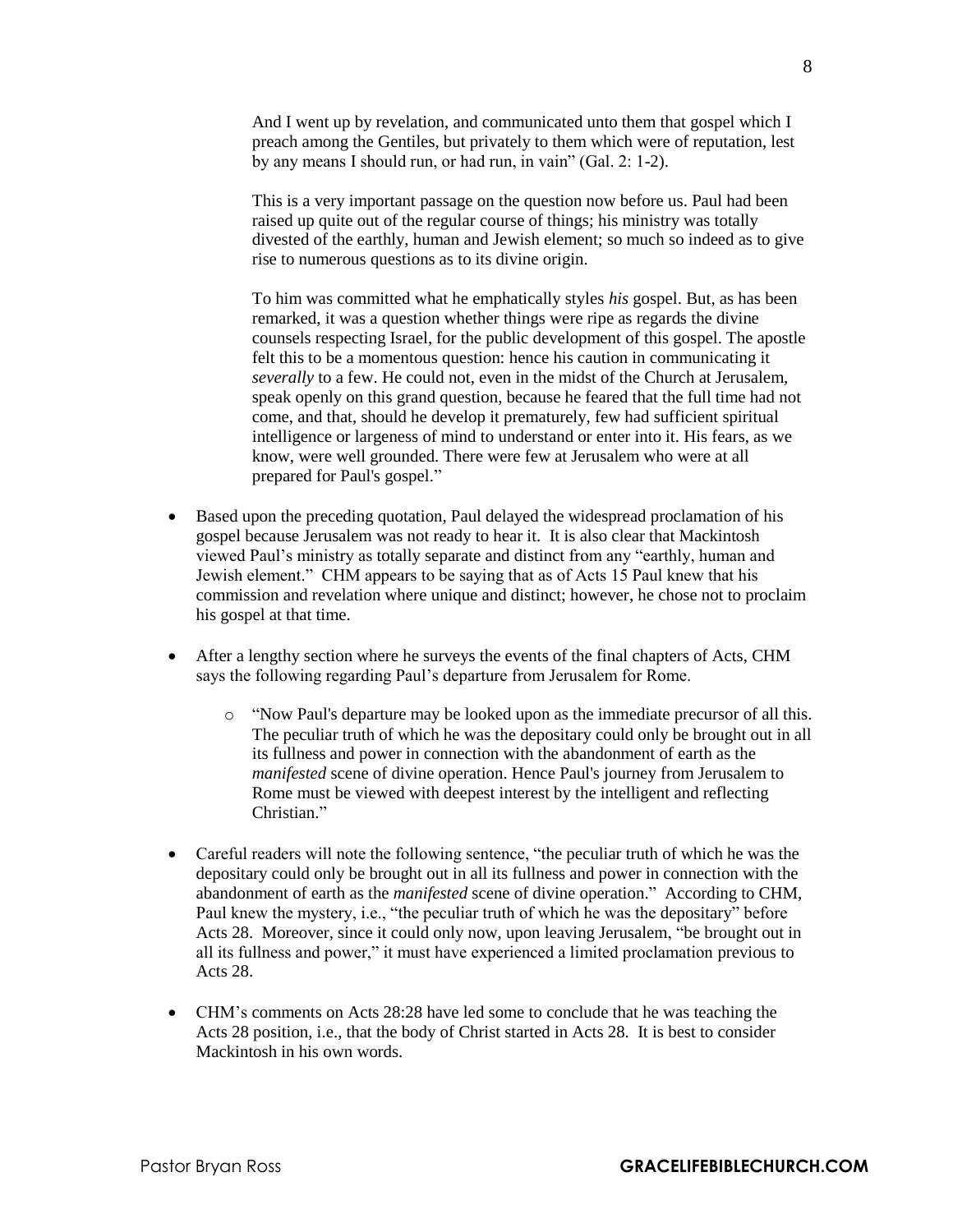o "There was now no more hope. Every effort that love could make had been made, but to no purpose; and our apostle, with a reluctant heart, shuts them up under the power of that judicial blindness which was the natural result of their rejection of the salvation of God. Thus every obstacle to the clear and full development of Paul's gospel was removed. He found himself in the midst of the wide Gentile world — a prisoner at Rome and rejected of Israel. He had done his utmost to tarry among them; his affectionate heart led him to delay as long as possible ere he would reiterate the prophet's verdict; but now all was over every expectation was blasted — all human institutions and associations present to his view nothing but ruin and disappointment; he must therefore set himself to bring out that holy and heavenly mystery which had been hid in God from ages and generations — the mystery of the Church as the body of Christ united to its living Head by the Holy Ghost.

Thus closes the Acts of the Apostles, which, like the Gospels, is more or less connected with the testimony to Israel. So long as Israel could be regarded as the object of testimony, so long the testimony continued; but when they were shut up to judicial blindness, they ceased to come within the range of testimony, wherefore the testimony ceased...

But there could be numerous degrees of elevation as regards the standing of the saint. For example, a saint in the opening of Acts had higher privileges than a saint under the law. Moses, the prophets, John, our Lord in His personal ministry, and the twelve, all brought out varied aspects of the believer's position before God. But Paul's gospel went far beyond them all. It was not the kingdom offered to Israel on the ground of repentance, as by John the Baptist and our Lord; nor was it the kingdom opened to Jew and Gentile by Peter in Acts 3 and Acts 10; but it was *the heavenly calling of the Church of God composed of Jew and Gentile, in one body, united to a glorified Christ by the presence of the Holy Ghost.*

The Epistle to the Ephesians fully develops the mystery of the will of God concerning this. There we find ample instruction as to our heavenly standing, heavenly hopes, and heavenly conflict. The apostle does not contemplate the Church as a pilgrim *on earth,* (which, we need not say, is most true,) but as sitting *in Heaven:* not as toiling *here,* but resting *there.* "He hath raised us up together, and made us *sit* together in heavenly places in Christ Jesus." It is not that He *will* do this, but "He hath" done it. When Christ was raised from the dead, all the members of His body were raised also; when He ascended into Heaven they ascended also; when He sat down, they sat down also; that is, in the counsel of God, and to be actualised in process of time by the Holy Ghost sent down from Heaven.

Such was the thought and purpose of the divine mind concerning them. Believers did not know this at the first; it was not unfolded by the ministry of the twelve, as seen in the Acts of the Apostles, because the testimony to Israel was still going on; and so long as earth was the manifested scene of divine operation, and so long as there was any ground of hope in connection with Israel, the heavenly mystery was held back; but when earth had been abandoned and Israel set aside, the apostle of the Gentiles, from his prison at Rome, writes to the Church, and opens out all the glorious privileges connected with its place in the Heavens with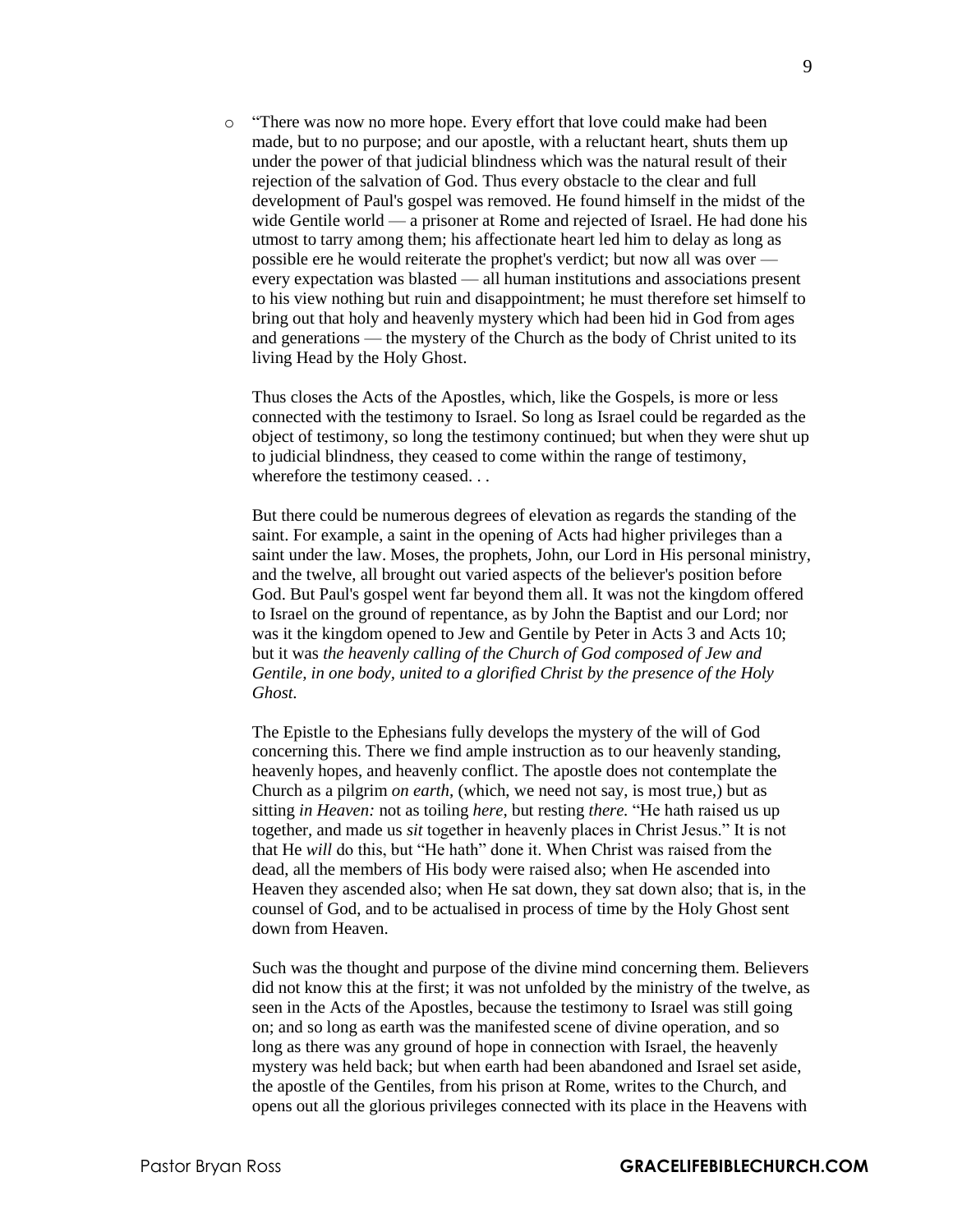Christ. When Paul arrived at Rome as a prisoner he had, as it were, arrived at the end of all human things. He no longer thought of the Church as exhibiting anything like a perfect testimony on earth. He knew how things would turn out as regards the Church's earthly path; he knew that it would fare with it even as it had fared with the vessel in which he had sailed from Jerusalem to Rome; but his spirit was buoyed up by the happy assurance that nothing could touch the unity of the body of Christ, because it was a unity infallibly maintained by God Himself."

- Acts 28 Dispensationalist, Stuart Allen quotes the preceding section from Mackintosh in his 1969 book *The Early Centuries and the Truth*. Allen makes the following assertions regarding CHM's understanding of the book of Acts. Ultimately, Allen views Mackintosh as an Acts 28 Dispensationalist.
	- $\circ$  "The writer (CHM) sees clearly the dispensational character of the Acts, with the people of Israel coming first right up to the last chapter. He realizes that the truth of the great secret (Mystery) revealed through Paul the prisoner of the Gentiles was not known or commended at Acts 2. Neither is the ministry of Peter or the Twelve connected with it. Rather the first unfolding of this Divine secret is after Israel's rejection at Acts 28, and made known in the first epistles written after that event, namely those to the Ephesians and Colossians. It is all the more remarkable when one remembers that this was written and taught a hundred years ago. How comes it then that this teaching is dubbed as ultra-dispensational by many of the present day followers of the movement to which C.H. Mackintosh was attached, and looked upon as a concoction of Dr. E.W. Bullinger and Charles H. Welch? " (Allen, 40)
- It is easy to see why Allen would view Mackintosh as an Acts 28 Dispensationalist. Some of what CHM says is in line with standard Acts 28 viewpoints. All of this raises the interesting question of what makes someone an Acts 28 Dispensationalist? Michael Penny, author of *Approaching the Bible*, an Acts 28 Dispensationalist. points out the tension between CHM's comments on Acts 28 and his application of all of Paul's epistles to the body of Christ.
	- $\circ$  "It would be wrong to give the impression that all, or indeed any, of the above writers agreed with the detailed approach advocated in this book. They were all dispensationalists, but more than that, they all saw something of signification occurring at the end of Acts. However, some of them did not relate their views on Acts with their comments on the epistles or letters written during Acts. For example, they might state that Israel was set aside in Acts 28:25-27 and that the announcement that God's salvation was sent to the Gentiles in Acts 28:28 signified the close of one dispensation and the start of another. They might state that the letters of James, Peter, John, and Jude, as well as the letter to the Hebrews, were for Israel. However, some continued to hold that all of Paul's letters concerned this dispensation. They failed to see that his earlier ones, the ones he wrote during Acts, Galatians—1 & 2 Thessalonians, 1 & 2 Corinthians, and Romans were all for that time. They involved the central people of Acts, Israel. The churches of that time were mixtures of Jews and Gentiles, with those of Hebrew descent still, rightly, occupying the first place and observing the Law of Moses.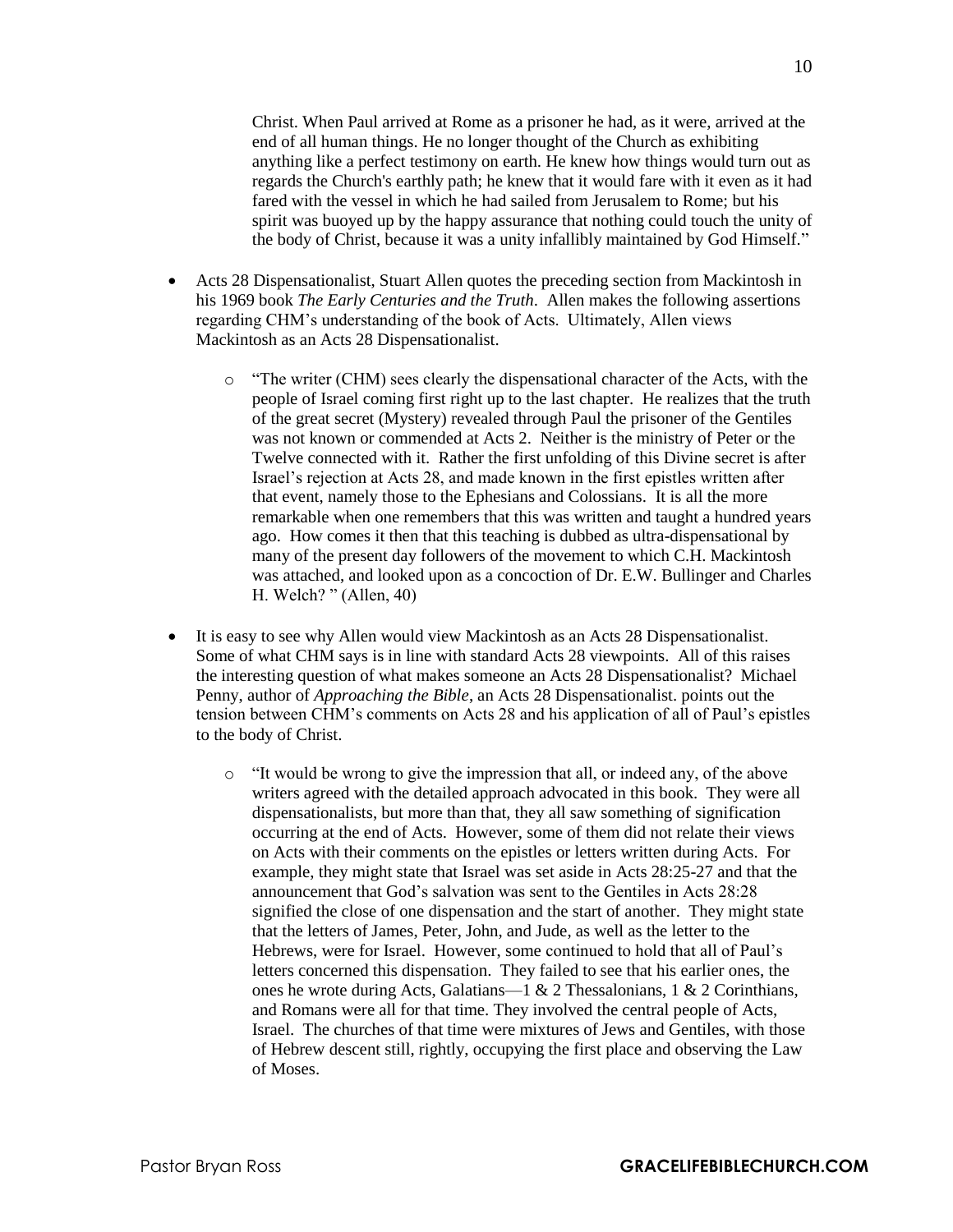We can see tension between their comments on the Acts of the Apostles and their comments on the letters written during Acts with a number of writers. It is there in C.H. Mackintosh's *The Life and Times of Elijah the Tishbite*. . ." (Penney, 206)

"Welch has often been credited with the discovery of the dispensational change in Acts 28:28. However, many who lived and wrote before him had seen the significance of the last pronouncement in Acts 28:25-28 of Isaiah 6, including Anderson, Bullinger, Mackintosh and many others. Some have suggested that Welch's breakthrough was to recognize that if the dispensational change came at the end of Acts, it was inconsistent to treat the earlier letters of Paul as one with his later letters. To leave Paul's earlier letters in the Acts dispensation and to consider his later ones as pertaining to the post-Acts dispensation is consistent and far more sensible. However, Welch may not have been the first to come to this conclusion. Both Mackintosh and Holden had written of the difference between Paul's earlier and later ministries, although from their writings it does not seem as if they had come to as clear-cut a view as Welch." (Penney, 212)

- Whether or not C.H. Mackintosh should rightly be viewed as an Acts 28 dispensationalist is difficult to say. His thoughts in *The Life and Times of Elijah* are muddled at best. CHM seems to view Paul as having known the unique contents of his gospel and the mystery during the Acts period; however the time had not come for it to be fully proclaimed.
	- o "But did the council at Jerusalem **apprehend the truth of the Church, of Jews and Gentiles so truly formed in "one body" that they are no more Jew nor Gentile**? I believe not. **A few members might have heard it from Paul** (see Gal. 2: 12), but as a whole they do not seem to have understood it as yet." In order for them to have heard it from Paul at the Jerusalem council, Paul would have had to have known the mystery before Acts 15."
	- o "Now Paul's departure may be looked upon as the immediate precursor of all this. **The peculiar truth of which he was the depositary could only be brought out in all its fullness and power in connection with the abandonment of earth as the** *manifested* **scene of divine operation**. Hence Paul's journey from Jerusalem to Rome must be viewed with deepest interest by the intelligent and reflecting Christian." If Paul's final departure from Jerusalem brought out the proclamation of the depositary of doctrine committed to Paul in "all its fullness and power," than clearly Paul had already been making it known to some degree prior to his final departure from Jerusalem."
- These comments coupled with the fact that Mackintosh does not distinguish between the Acts and post-Acts epistles but accepts all the Pauline as epistles as equally applying to the church leads me to conclude that CHM cannot rightly be viewed as an Acts 28 Dispensationalist. As we have already seen, CHM was not an Acts 2 Dispensationalist either. So then what was he? I cannot in good faith call Mackintosh a Mid-Acts Dispensationalist because he shows many Acts 28 tendencies. I think that we can safely conclude that CHM was a Pauline Dispensationalist. That is, Mackintosh understood that Paul was given a different commission than the one given to Peter and the Twelve. To the Apostle Paul, the apostle of the gentiles, was committed the revelation of the mystery concerning the heavenly purpose and calling of the church the body of Christ. He viewed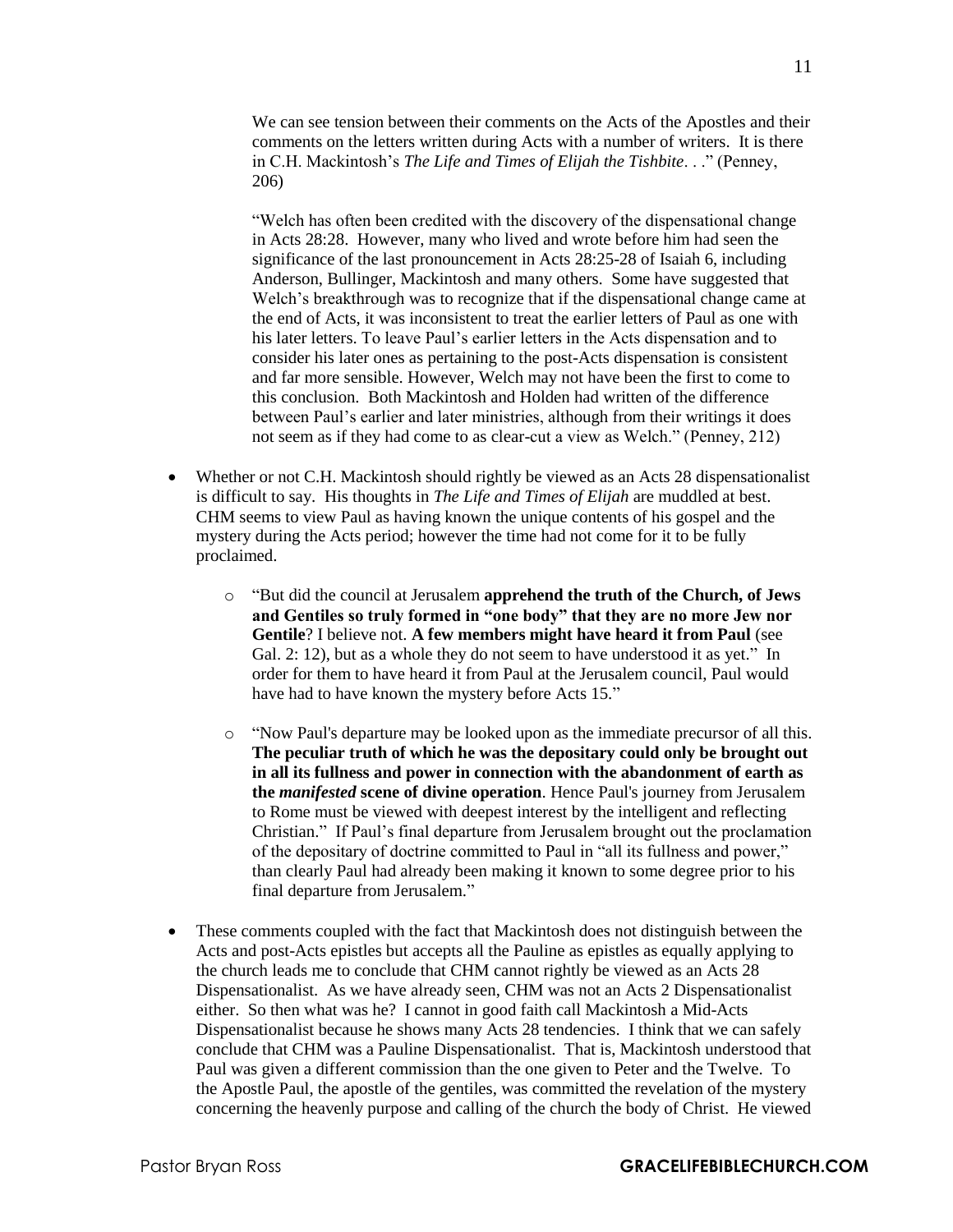the early chapters of Acts as the kingdom being offered to the nation of Israel. On these points Mackintosh is explicitly clear despite his lack of consistent clarity over where the dispensational boundary should be drawn.

- Mackintosh understood that the current dispensation would last until the rapture of the church.
	- $\circ$  "He was not ashamed, for he knew that the Church, though broken in pieces here, was nevertheless held in the everlasting grasp of the Son of God, and that He was able to keep it until the happy moment of its rapture to meet Him in the air. . . And then, as to the Church's hope, "we look for the Saviour," and not for the accomplishment of any earthly event. Thank God, believers are not taught to wait for the revelation of Antichrist, but for the appearing of the blessed Son of God, who loved them and gave Himself for them. Christians should understand that they have nothing to look for save their rapture into the air to meet the Lord. The world may ridicule the idea, and false teachers may build up systems hostile to it, for the purpose of shaking the faith of the simple-minded; but through grace we will continue to "comfort one another" with the assurance that "the days are at hand, and the effect of every vision.""
- In addition, CHM seems to have understood some things about positional truth and the believer's standing in Christ.
	- o "But it may be asked: How can believers be said to be seated in heavenly places when they are yet in the world, struggling with its difficulties, its sorrows and temptations? The same question may be asked in reference to the important doctrine of Rom. 6: How can believers be represented as dead to sin when they find sin working in them continually? The answer to both is one and the same.

God sees the believer as dead with Christ, and He also sees the Church as raised with and seated in Christ; but it is the province of faith to lead the soul into the reality of both. "Reckon yourselves to be" what God tells you you are. The believer's power to subdue indwelling corruption consists in his reckoning himself to be dead to it; and his power of separation from the world consists in his reckoning himself to be raised with Christ and seated in Him. The Church, according to God's estimation, has as little to do with sin and the world as Christ has; but God's thoughts and our apprehensions are very different things."

- The church of Christendom has fallen tragically short of a true Scriptural understanding of the nature of the church the body of Christ, according to Mackintosh. In short, there will always only be a small minority of believers who comprehend the heavenly character and calling of the church as preached by the Apostle Paul.
	- $\circ$  "We must never forget that every tendency of the human mind not only falls short of but stands actually opposed to all this divine truth about the Church. We have seen how long it was ere man could take hold of it — how it was forced out, as it were, and pressed upon him; and we have only to glance at the history of the Church for the last eighteen centuries to see how feebly it was held and how speedily it was let go. The heart naturally clings to earth, and the thought of an earthly corporation is attractive to it.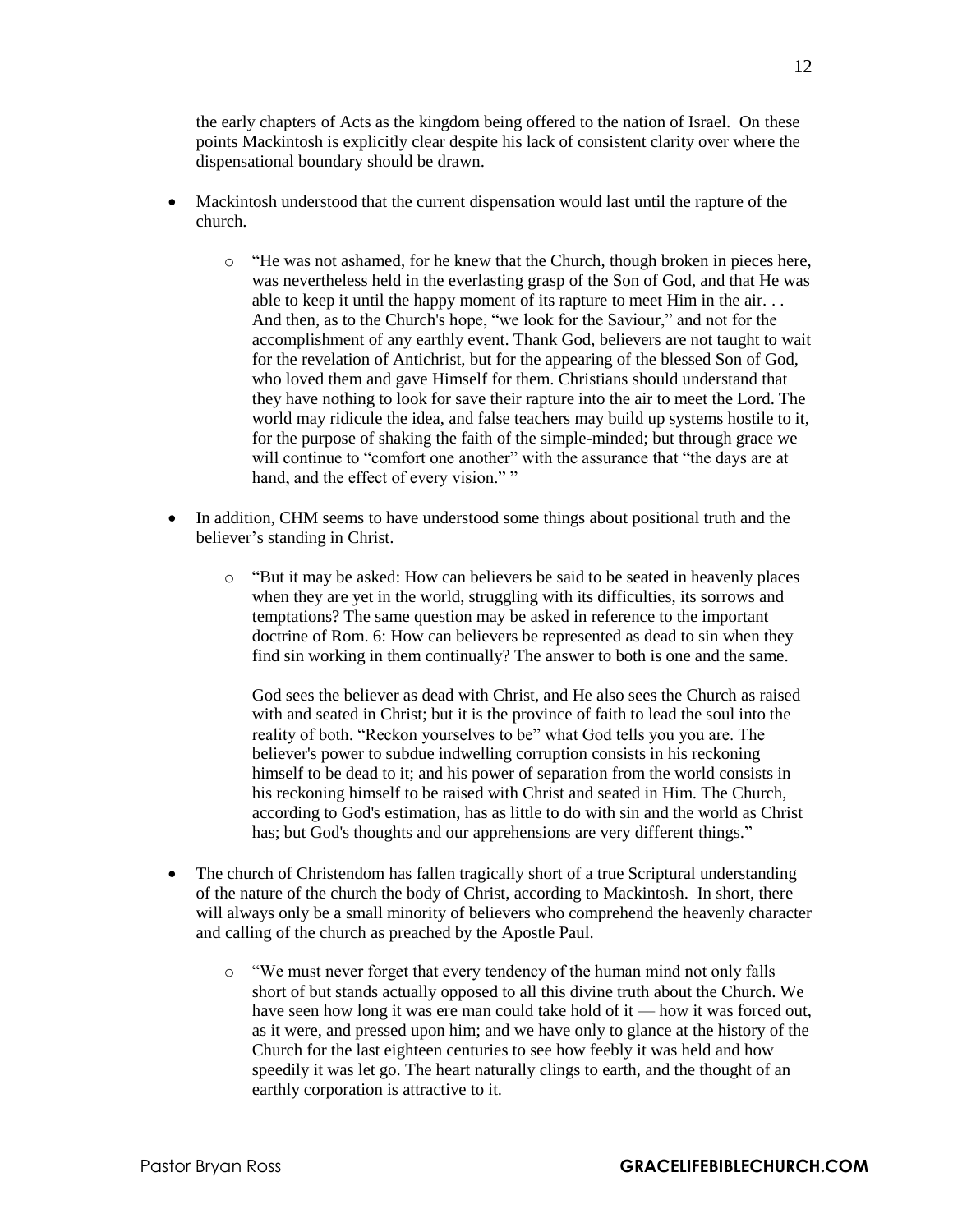Hence we may expect that the truth of the Church's heavenly character will only be apprehended and carried out by a very small and feeble minority."

It is not to be supposed that the Protestant reformers exercised their thoughts on this momentous subject. They were made instrumental in bringing out the precious doctrine of justification by faith from amid the rubbish of Romish superstition, and also in letting in upon the human conscience the light of inspiration in opposition to the false and ensnaring dogmas of human tradition.

This was doing not a little: yet it must be admitted the position and hopes of the Church engaged not their attention. It would have been a bold step from the church of Rome to the Church of God; and yet it will be found in the end that there is no distinct neutral ground between the two; for every church, or, to speak more accurately, every religious corporation, reared up and carried on by the wisdom and resources of man, be its principle ever so pure and ever so hostile to Catholicism, will be found, when judged by the Spirit, and in the light of Heaven, to partake more or less of the element of the Romish system.

The heart clings to earth, and will with difficulty be led to believe that the only time wherein God ceases to be manifestly occupied about earth — that the only unnoticed interval in the history of time  $\frac{1}{\sqrt{2}}$  is just the period wherein He, by the Holy Ghost, is gathering out the Church to form the body of Christ; and moreover, that when God was dealing publicly with earth, the Church, properly so called, was not contemplated; and that when He shall resume His public dealings with the earth and with Israel, the Church will be out of the scene. . .

Sects are not the Church, nor religious parties the body of Christ. Hence, to be attached to the sects is to find ourselves in some of those numerous tributary streams which are rapidly flowing onward into the terrible vortex of which we read in Rev. 17 and 18. Let us not be deceived — principles will work, and systems will find their proper level. Prejudice will operate, and hinder the carrying out of those heavenly principles of which we speak.

- In a candid section at the close of *The Life and Times of Elijah*, CHM makes a powerful statement about all those who will resolve to stand for Pauline authority.
	- o "Those who will maintain Paul's gospel will find themselves, like him, deserted and despised amid the splendid pomp and glitter of the world. The clashing of ecclesiastical systems, the jarring of sects, and the din of religious controversy, will surely drown the feeble voices of those who would speak of the heavenly calling and rapture of the Church.

But let the spiritual man who finds himself in the midst of all this sad and heartsickening confusion remember the following simple principle: *Every system of ecclesiastical discipline, and every system of prophetic interpretation, which would connect the Church, in any one way, with the world, or things of the world, must be contrary to the spirit and principles of the great mystery developed by the Holy Ghost in the apostle of the Gentiles.*"